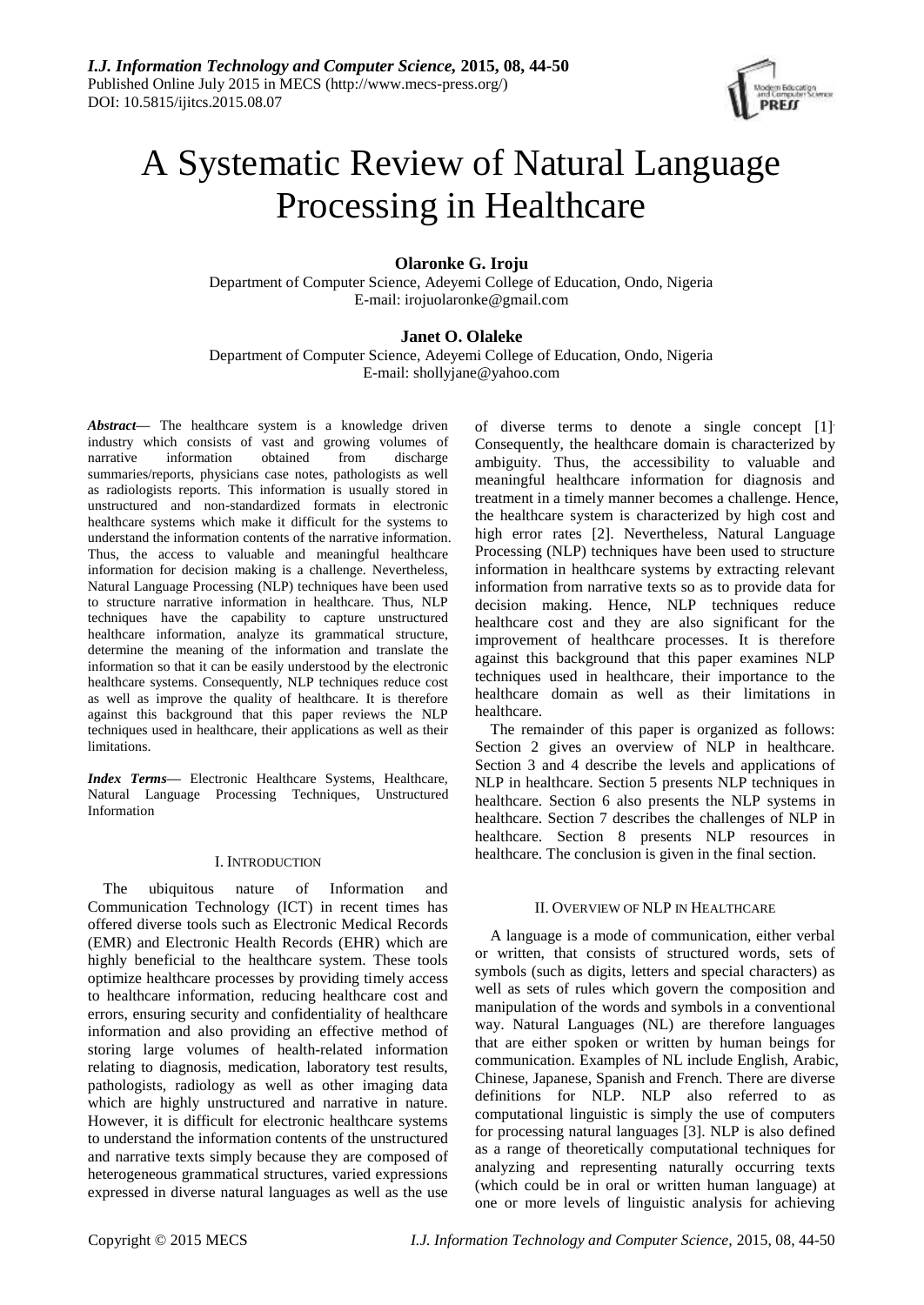human-like language processing for a range of tasks or applications [4]. Thus, NLP enables human beings to communicate with the computer using natural languages. NLP can be said to be multidisciplinary in nature. It is a branch of Computer Science that draws its research links from the field of Artificial Intelligence, majorly in Human-Computer Interaction (HCI). NLP is also related to Linguistics, Cognitive Science, Psychology, Philosophy and Logic in Mathematics [5]. NLP is made up of two major tasks [6]. These include Natural Language Understanding (NLU) and Natural Language Generation (NLG). This is as depicted in Figure 1.



As the name implies, NLU can be thought of as a process in which a text written in a natural language is comprehended by the computer. In addition, NLU deals with machine reading comprehension whose goal is to interpret an input text in an unambiguous natural language. Consequently, NLU processes texts as well as convert the text to a form that the computer can understand/comprehend [7]. NLG also referred to as text generation can be defined as the process of deliberately constructing a natural language text in order to meet specified communicative goals [8].

#### III. LEVELS OF NLP IN HEALTHCARE

NLP is usually done at the levels described below and this is as depicted in Figure 2.



Fig. 2. Levels of NLP in Healthcare

# *A. Phonological Analysis*

This is concerned with the organization of speech sounds within a language. For instance, there are different't' and 'p' sounds in 'top' and 'pot**.** Phonological analysis is also concerned with the interpretation of speech sounds within and across words. According to [4], there are three basic rules that are used in phonological analysis. These include phonetic rules, phonemic rules and prosodic rules. Phonetic rules deals with how sounds

are produced within words, phonemic rules are basically concerned with diverse pronunciations of spoken words, while prosodic rules deal with the fluctuation in stress and intonation across a sentence.

#### *B. Morphological Analysis*

The term morphology is a Greek word which is derived from the word "morph" and "ology". The term "morph" means form or structure while "ology" means to study. Therefore, morphological analysis can be defined as the scientific study, identification, analysis and the description of the structure or forms of words in a language and the ways in which the words relate to one another. Languages used in healthcare (especially in the biomedical domain) have a very rich morphological structure for chemicals (such as Hydroxy-nitro-di-hydrothym-ine) and procedures such as (hepaticocholangiojejuno-stom-y) [1]. Morphological analysis enables NLP systems to handle new words in a more flexible manner [1]. Morphological analysis can be inflectional or derivational. Inflectional morphologies are basically forms of the same basic word, example the word eyed and eyes are from the root word eye, also sneeze and sneezed are from the same word sneeze while derivational morphologies are new words derived from existing words, for example, the word heartburn is derived from the words heart and burn.

#### *C. Lexical Analysis*

This is the process of converting a sequence of character or strings into a sequence of tokens. A token is a group of characters that has a collective meaning. Examples of tokens include names, keywords, punctuation marks, white space and comments. Tokenization is therefore defined as the process of breaking up a text into its constituent tokens [10]. A particular instance of a token is referred to as a lexeme. According to [1], a lexeme belongs to a part of speech in a language such as noun, adjective and verb. Typical examples of lexemes in healthcare include congestive heart failure and diabetes mellitus [1].

#### *D. Syntactic Analysis*

This process is also known as syntactic parsing. Syntactic parsing refers to the process in which an input sentence is converted into a hierarchical structure that corresponds to units of meaning in the sentence. Syntactic parsers are usually of two types. These include the top down parsers and the bottom up parsers. Top down parsers usually starts with top level sentence symbol (S) which is the root node and thereafter constructs a tree whose leaves match the target sentence. Bottom-upparsers, on the other hand, starts with the words in the sentence and find a series of reductions that yield the sentence symbol (S). Thus, syntactic analysis is concerned with the construction of sentences and the relationship amongst the words in the sentences. The importance of syntactic analysis is to simplify semantic analysis and pragmatic analysis as they extract meaning from the input[11]. Thus, syntactic analysis is concerned with the proper ordering of words and its effects on meaning.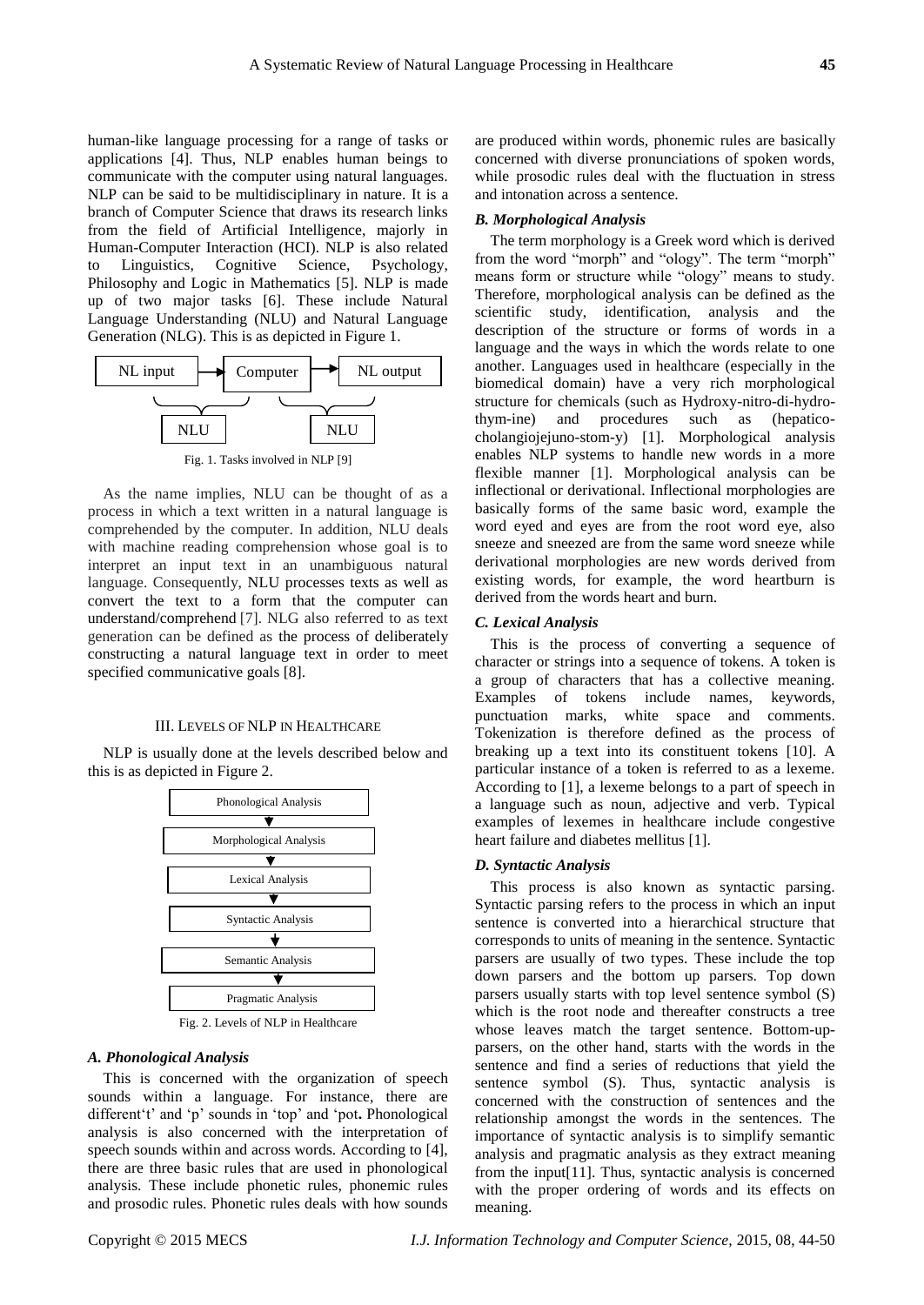## *E. Semantic Analysis*

This is primarily concerned with the meaning of words, phrases and sentences in a language in a logical form by focusing on the interactions among word-level meanings in the sentence [4]. Most of the basic terms in natural languages are highly ambiguous and polysemous in nature, that is, they may have diverse meanings or word senses in different contexts. For instance, the word plant might mean a photosynthetic organism, manufacturing equipment and the process of sowing. Also, the word discharge has different interpretation in the two following sentences: The drug was prescribed to the patient upon discharge and the discharge was yellow. Semantic analysis therefore requires word sense disambiguation which allows only one sense of polysemous words to be included in the semantic representation of the sentence based on the context in which the word appears in the sentence. Methods used to accomplish word sense disambiguation include the use of terminologies, vocabularies or lexicon such as the Unified Medical Language System (UMLS) which contains the pragmatic knowledge of the domain of the document.

## *F. Pragmatic Analysis*

This is basically concerned with how sentences in different contexts are combined to form discourse such as paragraphs, documents and dialogues. Pragmatic analysis also deals with the interpretation of the individual sentences in the contexts in which they are used. For instance, mass in a mammography report denotes breast mass which is a form of breast cancer, mass in a radiological report of the chest denotes mass in lung while mass in a religious journal denotes a ceremony [1].

## IV. APPLICATIONS OF NLP IN HEALTHCARE

The following are some of the applications of NLP in healthcare.

## *A. Information Extraction*

Information Extraction is a NLP technology, whose objective is to find specific information from unstructured natural language texts[12]. Moreover, healthcare providers are usually confronted with large volumes of data which are usually in the form of free texts. These texts are highly heterogeneous in nature, they do not conform to normal grammar, they contain acronyms and abbreviations (for example BPD in a text can refer to broncopulmonary dysplasia, borderline personality disorder, biparietal diameter, bipolar disorder, and biliopancreatic diversion) as well as spelling and typing errors[13]. According to Perera et al.[14], clinical texts contain about 80% of unstructured data. Unstructured data in this context refers to a subset of information in the document. NLP systems such as cTAKES (clinical Text Analysis and Knowledge Extraction System) and MedLEE (Medical Language Extraction and Encoding system) have been designed to extract meaningful information from unstructured clinical texts by identifying the domain entities/concepts in the text,

annotating the domain entities with standard vocabularies, understanding the different linguistic and semantic relationship amongst the sentences. This is with a view to providing machine interpretable information, facilitating automatic analysis of healthcare information as well as providing users with meaningful information[15].

## *B. Information Retrieval*

According to Copestake [5], information retrieval is the process of returning a set of documents in response to a user query. A typical example of information retrieval is the use of search engines like Google to match a user's query against a collection of documents and then return the most similar or relevant documents. The major drawback of information retrieval is that the set of documents returned are not organized and thus it becomes difficult for the end users to navigate the documents. Natural language techniques such as tokenization, sentence splitting and morphological normalization are usually used during information retrieval.

#### *C. Question and Answering*

Question and answering returns a set of relevant documents in response to a user's query [16]. This is in contrast with information retrieval because question and answering return a set of organized and relevant documents in response to the users query.

### *D. User Interfaces*

This enables humans to communicate effectively and efficiently with computer systems. A typical example is the use of a speech recognition technology that enables users to communicate with the computer through their voices.

#### *E. Document Categorization*

Document categorization is the process of identifying the main themes of a document by placing the document into a pre-defined set of topics [15]. Hence, document categorization is used for organizing and classifying a set of document into relevant category for easy navigation by the users.

## *F. Machine Translation*

This converts text in one language into another language. Hence, NLP systems that have machine translation capabilities are used when human translation is too expensive or time consuming [1].

#### *G. Text Summarization*

A summary is an abbreviated narrative representation of the original document. A summary can be loosely defined as a text that is produced from one or more texts, that conveys important information in the original text(s), and that is no longer than half of the original text(s) and usually significantly less than that [17]. Thus, the summarization process reduces a larger text. Text summarization is usually done at the discourse level.

#### V. NLP TECHNIQUES USED IN HEALTHCARE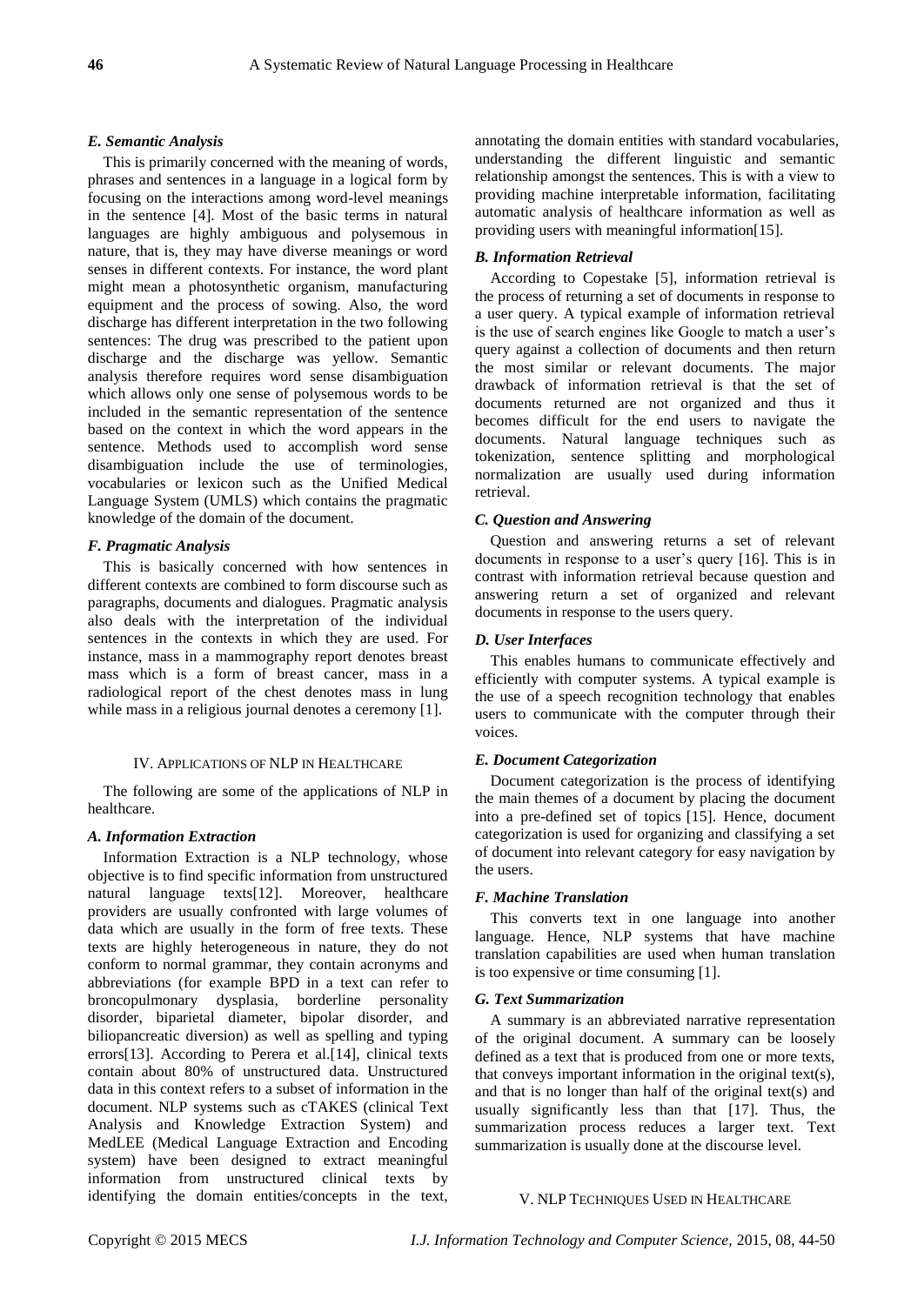There are different approaches to NLP in Healthcare. These methods include:

#### *A. Symbolic/Logical Approaches*

Symbolic approaches deal with an in-depth analysis of linguistic phenomena and the explicit representation of facts about language through well-understood knowledge representation schemes and associated algorithms[4]. Hence, the primary source of knowledge in symbolic approach is human-developed rules and lexicons such as the Unified Medical Language System (UMLS). Typical examples of symbolic approaches are the finite state machine and context-free grammars. A finite state machine is a mathematical abstraction that is used to design algorithms [18]. In simple terms, a finite state machine switches to different states once it reads an input. Finite state machines can be deterministic or nondeterministic. In deterministic finite state machine, there is only one transition for an input, while in nondeterministic finite state machines, there are different transitions for an input. Context-free grammars on the hand is a formal system that describes a language by specifying how any legal text can be derived from a distinguished symbol called the axiom or sentence symbol.

## *B. Statistical Approaches*

Statistical approaches use diverse mathematical techniques as well as large text corpora to build linguistic models. Statistical approaches do not rely on lexicons but rather they depend on observable data as the primary source of evidence [4]. Examples of statistical approach include Hidden Markov model which is a finite state machine that consists of a set of states with probabilities attached to transitions amongst the states.

#### *C. Connectionist Approach*

The connectionist approach is similar to the statistical approach because it also derives its models from linguistic phenomena. However, the basic difference between the statistical approach and the connectionist approach is that the connectionist approach use statistical learning in conjunction with different theories of representation such as transformation, inference, and manipulation of logic formulae [4].

## *D. Hybrid Approach*

This combines the features of the symbolic, statistical and connectionist approaches

#### VI. NLP SYSTEMS IN HEALTHCARE

Over the last few decades, NLP systems have been applied in healthcare. Typical examples of NLP systems deployed in healthcare include:

## *A. Medical Language Extraction and Encoding System (Medlee)*

This system was developed by the University of Columbia Bioinformatics Department and Medical school. The system was designed to extract structure and automatically encode clinical information in textual

reports of patients such as radiology reports, discharge summaries, visit notes, electrocardiography, echocardiography, and pathology notes[19]. MedLEE has been used to detect patients with suspected tuberculosis, breast cancer, stroke, and community acquired Pneumonia from texts [20]. MedLEE has been shown to be accurate with a recall rate of 83% and 89% precision [21].

## *B. Clinical Text Analysis and Knowledge Extraction System (Ctakes)*

CTakes is an open source NLP engine under the Apache License. CTakes was developed in 2006 at the Mayo Clinic. CTakes was developed with the Unstructured Information Management Architecture (UIMA) framework and openNLP toolkit. CTakes extracts information from electronic medical record and clinical free texts such as visit notes, nursing notes as well as clinical research by identifying clinical named entities such as drugs, diseases, symptoms, anatomical sites and procedures. Its components include sentence boundary detector, rule based tokenizer, part of speech tagger, phrasal chunker, dictionary look up annotator, negation detector, drug mention annotator amongst others [22].

## *C. Medical Literature Analysis and Retrieval System Online (Medline)*

Medline was developed by the National Library of Medicine, United States of America. It is a bibliographic database which contains information in biomedicine, biology, biochemistry, molecular evolution and life sciences. Medline contains journal citations and abstracts in the medical field which are collected from a set of different medical journals by the US National Institutes of Health [23]. Hence, Medline is most widely used by the clinicians and research scholars in the field of medicine. Medline can be accessed via PubMed and Entrez search engines.

#### *D. Metamap*

Metamap employs a knowledge intensive approach that is based on symbolic natural language processing (NLP) and computational linguistic techniques [24]. Metamap maps biomedical text to concepts in the UMLS Metathesaurus. Metamap has been extensively used for Information Retrieval, Information Extraction as well as patient's electronic messages [21].

#### *E. Gene Tuc*

Gene TUC (The Understanding Computer) was developed to read biological texts and answer questions concerning them based on predicate logic [23]. Hence, Gene Tuc is a question and answering system. According to Saetre [23], the knowledge base of the system is built by parsing Medline abstracts retrieved by the Google Application Program Interface (API) using a semantic network/ontology such as the Gene ontology. Hence, the major goal of Gene TUC is to parse grammatically correct sentences in Medline abstract.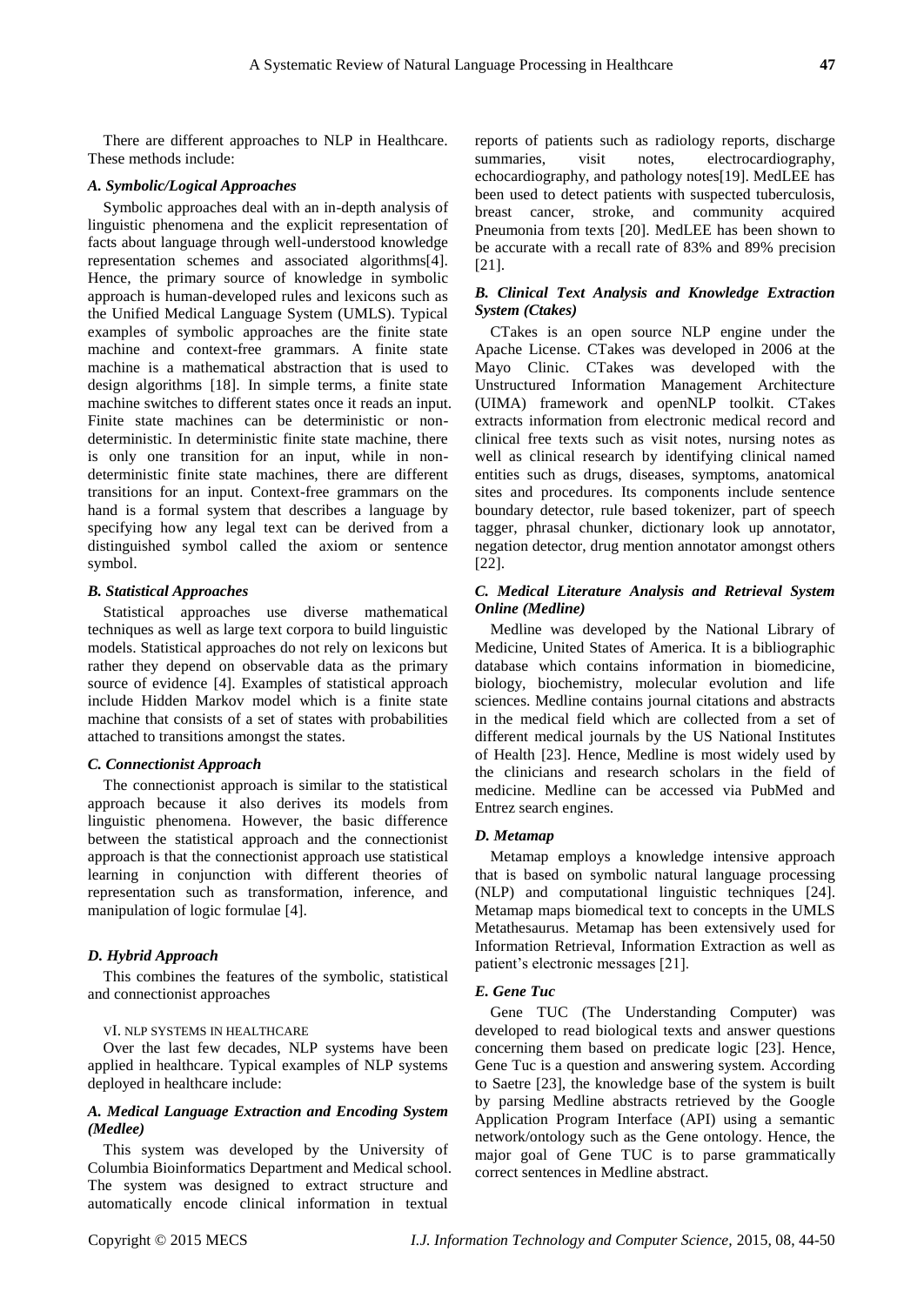## *F. Genia Corpus*

The Genia corpus is a collection of Medline abstracts relating to molecular Biology. The abstracts are basically hand-annotated and contain information on human blood cell transcription factors. The Genia corpus comprises 2,000 abstracts with 18,545 sentences and 39,373 named entities [3]. The Genia corpus consists of sentence splitter, tokenizer, part of speech tagger and an ontology in the molecular domain.

## VII. CHALLENGES OF NLP IN HEALTHCARE

The following are some of the challenges of NLP in healthcare.

# *A. Rapid Growth of Incompatible Vocabularies in the Healthcare Domain*

The healthcare domain is characterized by an exponential growth of vocabularies. Hence, multiple concepts in these vocabularies can refer to the same concept. For instance mass denotes breast mass which is a form of breast cancer while mass in a radiological report of the chest denotes mass in lung. Furthermore, the healthcare domain consists of abbreviations which might refer to the same concept. For example, the acronym APC might mean Activated Protein C, Advanced Pancreatic Cancer, AlloPhyCocyanin and Antibody Producing Cells amongst others. Hence, ambiguity is a challenge in healthcare as more concepts are associated with multiple senses. Hence, texts in the healthcare domain become difficult to analyze computationally.

#### *B. Negation and Uncertainty in Clinical Texts*

Most clinical concepts such as symptoms, diseases, diagnosis, and findings in clinical reports are negated and can be expressed with uncertainty [20]. Negation in clinical reports refers to the process of identifying if a named entity is present or absent [13]. Negation can be explicit or implicit. Explicit negation is characterized by words like no, not, neither, not as well as their shortened form such as nt. Example include the mediastinum is not widened which indicates the absence of Mediastnal widening [13]. Futhermore, the sentence "The patient is not HIV (Human Immunodeficiency Virus) positive" implies that the patient does not have HIV. Implicit negation involves lexico-semantic relations amongst linguistic expressions. For instance, Lungs are clear upon auscultation, indicates the absence of abnormal lung sounds [25]. Negations are usually semantically ambiguous and hence might be difficult to analyze computationally.

## *C. Presence of Spelling Errors*

Clinical reports which contain spelling errors are difficult to analyze using NLP systems. This is because NLP system might misinterpret the information. For instance, a spelling error "hyprtension" may be referred to as hypertension or hypotension and this might cause a loss of clinical information [1]. Also, the drug Evista when spelt incorrectly as E-Vista refers to a different

drug<sup>[1]</sup>. This error is however serious and can be detrimental to patients' health and can thus lead to untimely death.

#### *D. Heterogenous Formats*

Clinical documents usually lack a uniform/ standard structure. Hence, clinical documents are characterized by heterogeneous formats. For instance, the titles and codes of the case reports differ in different hospitals. Hence, this lack of uniformity is a challenge for NLP systems.

#### VIII. NLP RESOURCES USED IN HEALTHCARE

The following are some NLP resources used in healthcare.

## *A. Rapid Growth of Incompatible Vocabularies in the Healthcare Domain*

The UMLS was developed by the National Library of Medicine (NLM), USA to solve the problems of using diverse names to express the same concept and also the absence of a standard format for healthcare terminologies[26]. The Unified Medical Language System (UMLS) consists of [controlled vocabularies](http://en.wikipedia.org/wiki/Controlled_vocabulary) in the healthcare domain and it allows mapping among these vocabularies. UMLS can be viewed as a comprehensive [thesaurus](http://en.wikipedia.org/wiki/Thesaurus) and [ontology](http://en.wikipedia.org/wiki/Ontology_(computer_science)) of biomedical concepts [26].

## *B. Systemized Nomenclature of Medicine-Clinical Terms (SNOMED-CT)*

SNOMED-CT is developed by SNOMED International which is a division of the College of American Pathologists (International Health Terminology Standards Development Organization, 2008). In Waraporn et al. [27] terms, SNOMET-CT is owned, maintained, and distributed by the International Health Terminology Standards Development Organization. It is a controlled terminology which is created for the indexing of the entire medical records [28]. SNOMED-CT covers most areas of clinical information such as diseases, findings, procedures, microorganisms and pharmaceuticals [29]. It contains a set of more than 300,000 coded medical terms [30].

#### *C. Medical Subject Heading*

The Medical Subject Headings (MeSH) thesaurus is another commonly used NLP resource. MeSH was developed by the National Library of Medicine, USA, for indexing, cataloguing, and searching for biomedical and health-related information and documents [29].

#### *D. Logical Observation Identifier Names and Code*

Hyeoun-ae and Nick [31] viewed Logical Observation Identifier Names and Code (LOINC) as a clinical terminology system which facilitates the transmission and storage of clinical laboratory results such as blood haemoglobin or serum potassium, in order to support clinical care, outcomes management, and clinical research. LOINC applies universal code names and identifiers to [medical terminology](http://en.wikipedia.org/wiki/Medical_terminology) relating to [electronic](http://en.wikipedia.org/wiki/Electronic_health_record)  [health records.](http://en.wikipedia.org/wiki/Electronic_health_record)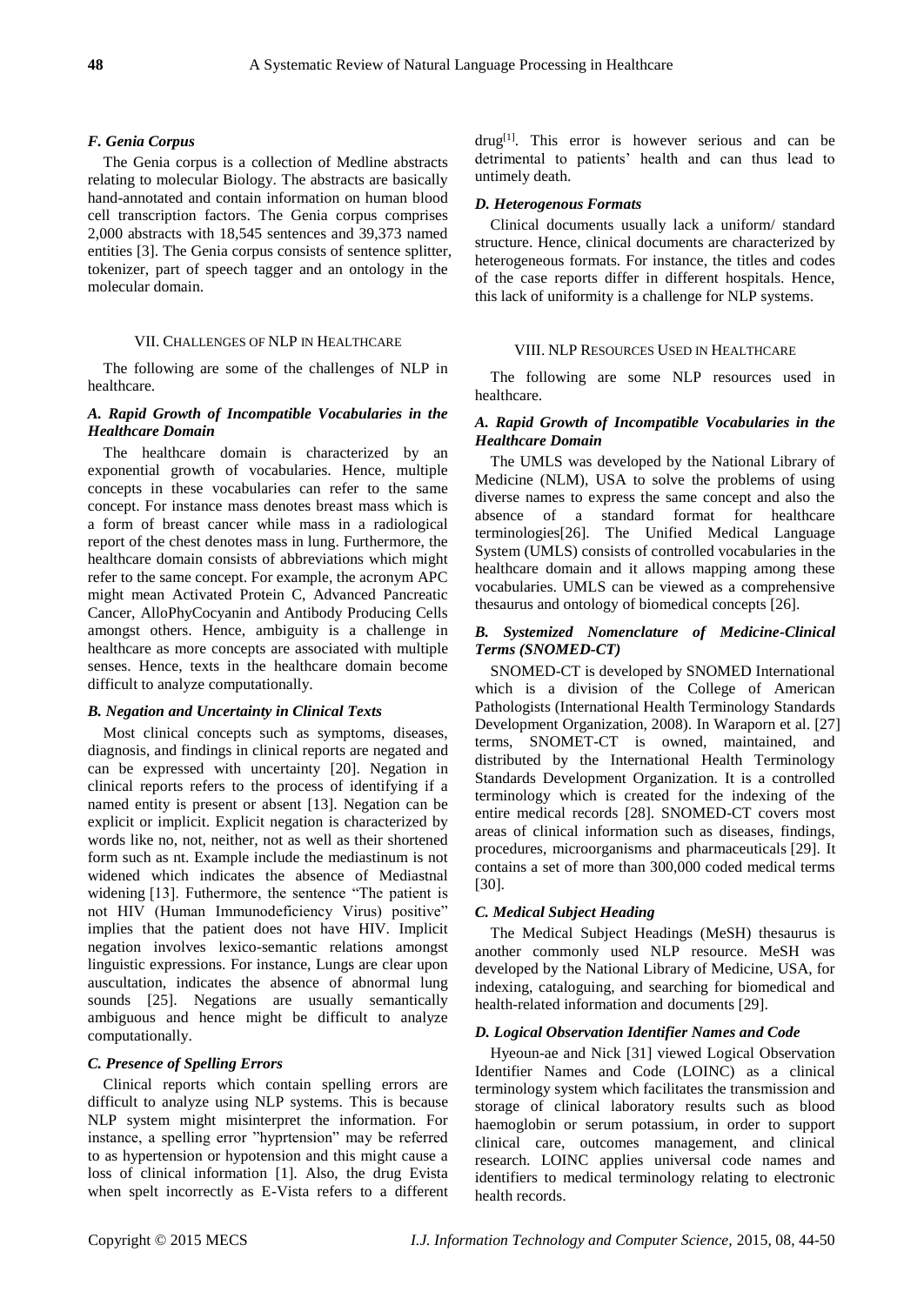#### IX. CONCLUSION

Most clinical information are usually in form of narrative texts which are highly unstructured in nature and thus not easily understood by the computer. Hence, the easy access to health information in a timely manner becomes a challenge. However, NLP systems have been used in healthcare to extract meaningful information from raw and unstructured clinical texts, analyze the grammatical structure of unstructured clinical text documents, determine the meaning of clinical terms as well as translate these terms into a form that can be easily understood by the computer for clinical decision making. Hence, NLP facilitates the easy access and retrieval of valuable and meaningful healthcare information. In addition, NLP have the potential of reducing medical costs and errors. In spite of the benefits of NLP systems in healthcare, NLP systems in healthcare have their challenges. These include the lack of standard in the healthcare domain, negation and uncertainty, the rapid growth of incompatible vocabularies and the presence of spelling errors in most clinical reports. In view of this, this paper examines the concept of NLP in healthcare, the applications of NLP in healthcare, NLP systems and resources used in healthcare and the challenges of NLP systems in healthcare.

#### **REFERENCES**

- [1] Carol Friedman and Stephen B. Johnson, *Natural Language and Text Processing in Biomedicine*, United States of America: Springer, 2006, pp.312-343
- [2] C. Bock, L. Carnahan, S. Fenves, M. Gruninger, V. Kashyap, B. Lide, J. Nell, R. Raman and R. Sriram, *Healthcare Strategic Focus Area: Clinical Informatics.*  United States of America: National Institute of Standards and Technology, 2005.
- [3] C. K. Bretonnel and Lawrence Hunter, "Natural language processing and systems biology," *Artificial Intelligence and Tools for Systems Biology*, vol.5, pp. 147-173, 2004.
- [4] E. D. Liddy, *Natural Language Processing*. New York: Encyclopedia of Library and Information Science, Marcel Decker Inc, 2003.
- [5] A. Copestake, Natural *Language Processing: Part 1 of Lecture Notes*. Cambridge: Ann Copestake Lecture Note Series, 2003.
- [6] Barzilay Regina and Collins Michael, *Natural Language Processing: Background and Overview*. Cambridge: Barzilay and Collins Lecture Note Series, 2005.
- [7] Rune Saetre, "GeneTUC: Automatic information extraction from biomedical texts", *Proceedings of Computer Science Graduate Students Conference, Norwegian University of Science and Technology (NTNU),Trondheim, Norway*, April 29 2004.
- [8] Robert Dale, *An Introduction to Natural Language Generation*. Australia: Microsoft Institute of Advanced Software Technology,2006.
- [9] R.C. Chakraborty*, Natural Language Processing Artificial Intelligence*. United Sates of America: Chakraborty Lecture Note Series, 2010.
- [10] D. Jurafsky and J.H. Martin, *Speech and Language Processing*. Englewood Cliffs: Prentice-Hall, 2008.
- [11] Bates Madeleine, "Models of natural language understanding". *Proceedings of National Academy Science, USA*, 1995, pp. 9977-9982.
- [12] Moschitti Alessandro, *Natural Language Processing and Automated Text Categorization*. *A Study on the Reciprocal Beneficial Interactions.* Rome: University of Rome, 2003.
- [13] F. Jensen, *An Introduction to Bayesian Networks*. Springer Verlag, 1996.
- [14] Sujan Perera, Amit Sheth and Krishnaprasad Thirunarayan. **"**Challenges in understanding clinical notes: why nlp engines fall short and where background knowledge can help". *Proceedings of ACM Conference of Information and Management*, Burlingame, November 1, 2013.
- [15] Vishal Gupta and Gurpreet Lehal, "A survey of text mining techniques and applications," *Journal of Emerging Technologies in Web Intelligence*,vol. 1, pp. 60-76, 2009.
- [16] K. Iman and S.A. Mohammad, "A metric-based approach for web-based question answering," *International Journal of Information Technology and Computer Science,* vol. 9, pp, 39-45, 2014.
- [17] D. Radev, K. Hovy, and K. McKeown, "Introduction to the special issue on summarization. *Computational Linguistics*,vol. 28, pp. 399-408, 2002.
- [18] C.D. Manning and H. Schütze, *Foundations of Statistical Natural Language Processing*. Cambridge: MIT Press.
- [19] E.A. Mendonca, J. Haas, L . Shagina, E. Larson and C Friedman, "Extracting information on pneumonia in infants using natural language processing of radiology reports", *Journal of Biomedical Informatics*, vol. 38, pp. 314:321,2005.
- [20] W. Chapman, J. Dowling, O. Ivanov, P. Gesteland, R. Olszewski, U. Espino and N. Wagner, *Evaluating Natural Language Processing Applications Applied to Outbreak and Disease Surveillance*, USA: RODS Laboratory, Center for Biomedical Informatics,University of Pittsburgh, 2004.
- [21] Meystre Stéphane and Haug Peter. "Comparing natural language processing tools to extract medical problems from narrative text. *Proceedings of AMIA Symposium*, pp. 525-529, 2005.
- [22] B. Kusenda, *Introduction to NLP with cTAKES.* Boston: Mayo Clinic, 2012.
- [23] Rune Saetre. *GeneTUC: Natural Language Understanding in Medical Text.* Norway: Department of Computer and Information Science, Norwegian University of Science and Technology (NTNU),Trondheim,2006.
- [24] A. Aronson, "Effective mapping of biomedical text to the UMLS metathesaurus: The MetaMap Program*", Proceedings of AMIA Symposium*, pp. 17-21, 2001.
- [25] Nadkarni Prakash, Ohno- Machado Lucila, and Chapman Wendy. Natural language processing: An introduction. *Journal of American Medical Information Association*, vol. 18, pp.544-551, 2011.
- [26] O. Bodenreider, B. Smith, A. Kumar and A. Burgun, "Investigating subsumption in dl-based terminologies: A case study in SNOMED-CT", *First International Workshop on Formal Biomedical Knowledge Representation*, pp.12-20, 2004.
- [27] P. Waraporn, P. Meesad and G. Clayton. "Proposed ontology based knowledge and integration framework". *International Journal of Computer Science and Network Security,* vol. 10 ,pp. 30-36, 2010.
- [28] N. Fabozzi, *Kaiser's Donation of its Convergent Medical Terminology Dictionary Puts the Spotlight on the Role of Clinical Terminology Services in Driving Meaningful Use of EHRs .* Healthcare and Life Sciences, Frost and Sullivan,2009*.*